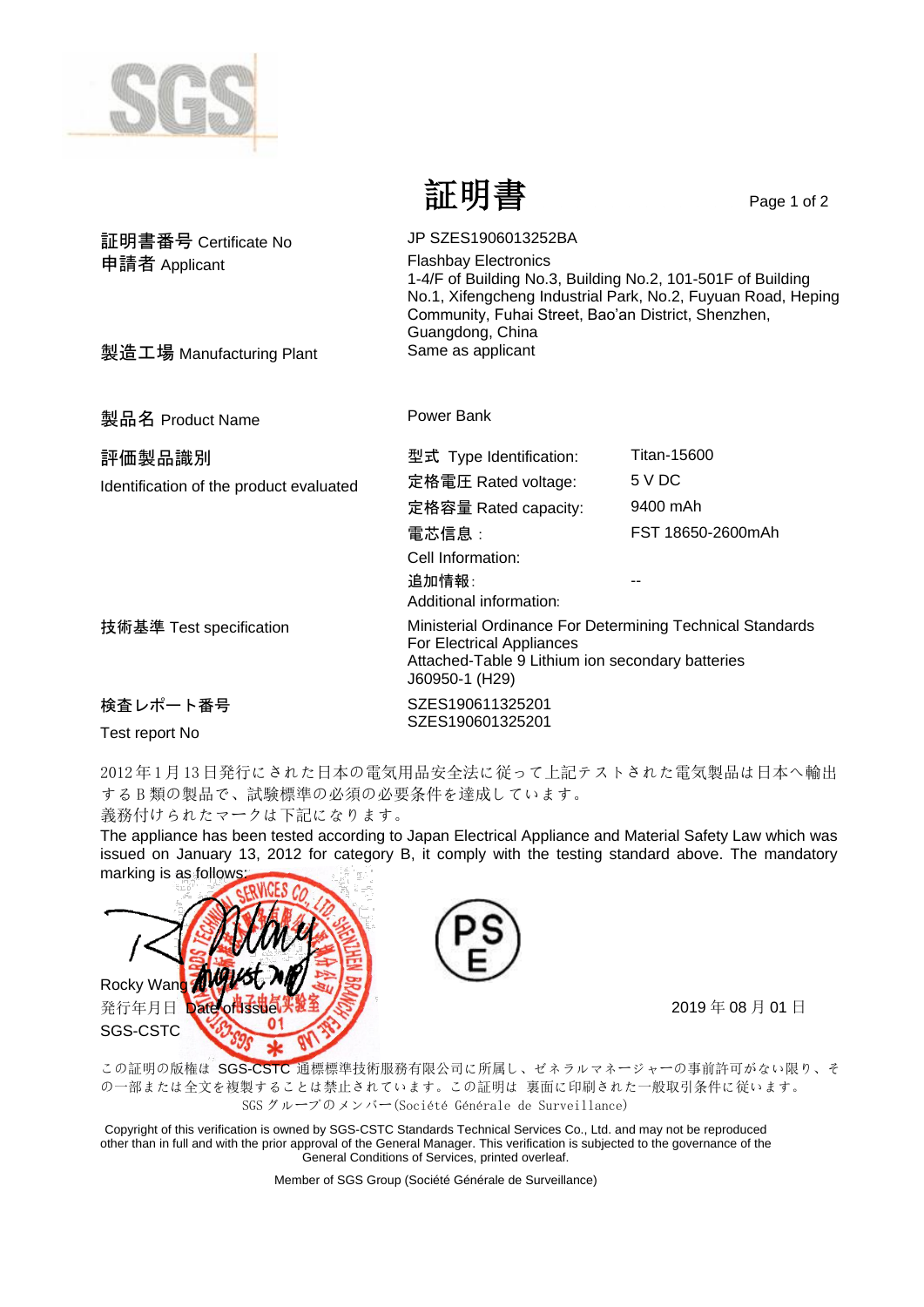

SGS-CSTC

証明書 Page 2 of 2

| 証明書番号 Certificate No             | JP SZES1906013252BA                                      |  |
|----------------------------------|----------------------------------------------------------|--|
| 型式の区別<br>Type classification     |                                                          |  |
| 単電池の形状                           | ■ 円筒形のもの cylindrical                                     |  |
| Figure of single cells           | □ 角形のもの prismatic                                        |  |
|                                  | □ その他のもの others                                          |  |
| 単電池の電解質の種類                       | ■液体状のもの liquid state                                     |  |
| Electrolyte type of single cells | 口その他のもの others                                           |  |
|                                  |                                                          |  |
| 単電池の上限充電電圧                       | ■ 4.25V 以下のもの<br>4.25V below                             |  |
| Upper Limited charging voltage   | □ 4.25V を超えるもの 4.25V above                               |  |
| 組電池の質量                           | ■ 7kg 以下のもの<br>7kg below                                 |  |
| Weight of battery packs          | □ 7kg を超えるもの 7kg above                                   |  |
| 電池プロックの個数                        | □ 1個のもの<br>single cell                                   |  |
| Number of cells                  | ■ 2個以上のもの<br>two or more than                            |  |
| 過充電の保護機能                         | ■ 組電池で制御するもの A protective device In the                  |  |
| Mode of protective device        | battery pack                                             |  |
|                                  | □ 組電池搭載機器又は充電器で制御するもの A protective                       |  |
|                                  | device in the charger used with the battery packs.       |  |
| 用途                               | ■ 携帯機器用のもの portable devices                              |  |
| Usage                            | □ 卓上機器用のもの On-table devices                              |  |
|                                  | □ その他のもの others                                          |  |
| 組電池の種類                           | はんだ付けその他の接合方法により、容易に取り外すこ<br>⊔                           |  |
| Type of battery pack             | とができない状態で機械器具に固定して用いられるものその                              |  |
|                                  | 他の特殊な構造のもの                                               |  |
|                                  | By soldering or bonding method, the special structure of |  |
|                                  | the other state that cannot be easily removed by fixed   |  |
|                                  | equipment                                                |  |
|                                  | その他のもの others                                            |  |
|                                  |                                                          |  |
| Rocky Wang                       |                                                          |  |
| 発行年月日 Date of Issue              | 2019年08月01日                                              |  |

この証明の版権は SGS-CSTC 通標標準技術服務有限公司に所属し、ゼネラルマネージャーの事前許可がない限り、その 一部または全文を複製することは禁止されています。この証明は 裏面に印刷された一般取引条件に従います。 SGS グループのメンバー(Société Générale de Surveillance)

Copyright of this verification is owned by SGS-CSTC Standards Technical Services Co., Ltd. and may not be reproduced other than in full and with the prior approval of the General Manager. This verification is subjected to the governance of the General Conditions of Services, printed overleaf.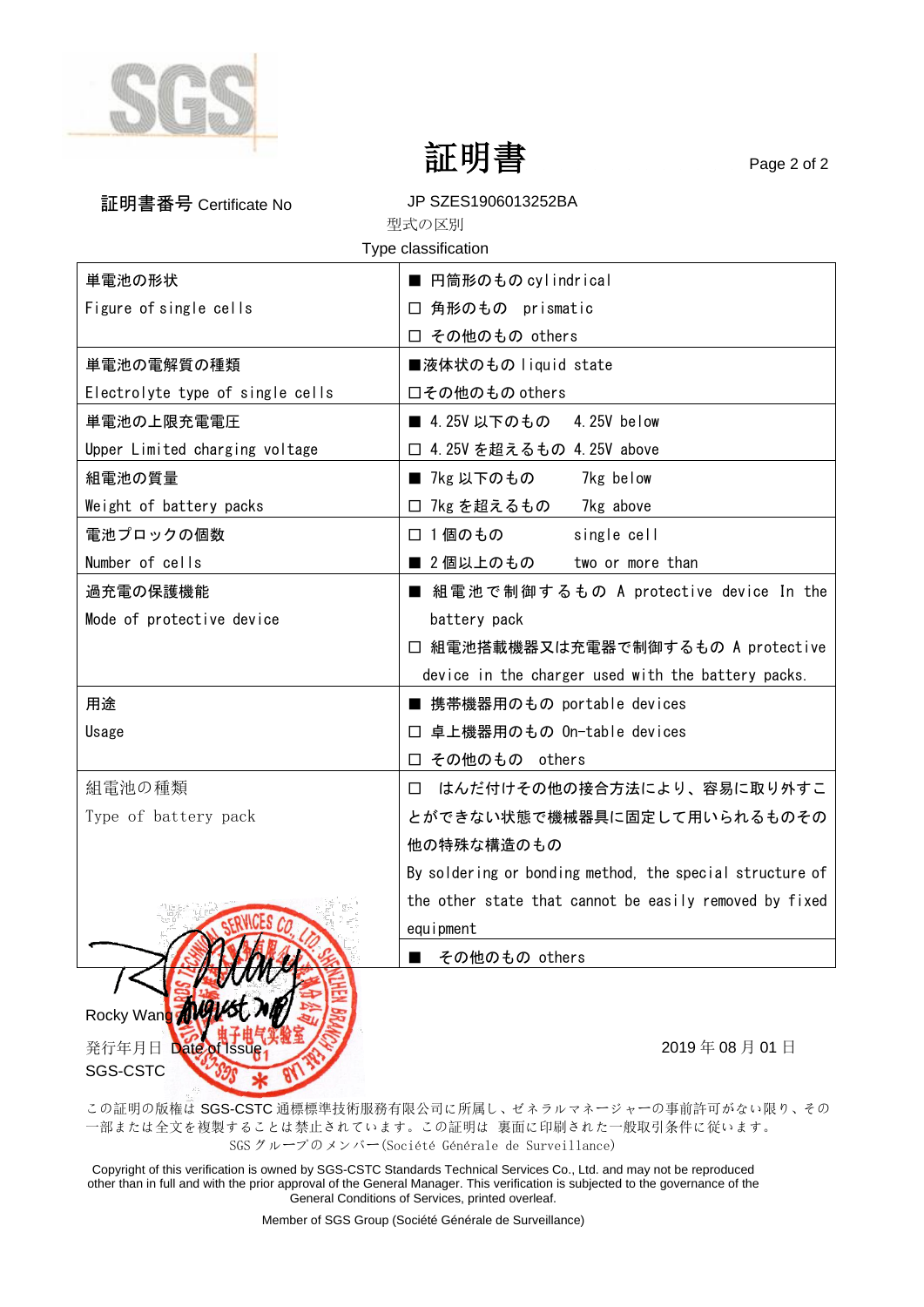

証明書 Page 1 of 2

| 証明書番号 Certificate No                    | JP SZES1906013254BA                                                                                                                                                                                                                   |                   |
|-----------------------------------------|---------------------------------------------------------------------------------------------------------------------------------------------------------------------------------------------------------------------------------------|-------------------|
| 申請者 Applicant                           | <b>Flashbay Electronics</b><br>1-4/F of Building No.3, Building No.2, 101-501F of Building<br>No.1, Xifengcheng Industrial Park, No.2, Fuyuan Road, Heping<br>Community, Fuhai Street, Bao'an District, Shenzhen,<br>Guangdong, China |                   |
| 製造工場 Manufacturing Plant                | Same as applicant                                                                                                                                                                                                                     |                   |
| 製品名 Product Name                        | Power Bank                                                                                                                                                                                                                            |                   |
| 評価製品識別                                  | 型式 Type Identification:                                                                                                                                                                                                               | Titan-20100       |
| Identification of the product evaluated | 定格電圧 Rated voltage:                                                                                                                                                                                                                   | 5 V DC            |
|                                         | 定格容量 Rated capacity:                                                                                                                                                                                                                  | 11000 mAh         |
|                                         | 電芯信息:                                                                                                                                                                                                                                 | CMICR18650F9-3350 |
|                                         | Cell Information:                                                                                                                                                                                                                     |                   |
|                                         | 追加情報:<br>Additional information:                                                                                                                                                                                                      |                   |
| 技術基準 Test specification                 | Ministerial Ordinance For Determining Technical Standards<br>For Electrical Appliances<br>Attached-Table 9 Lithium ion secondary batteries<br>J60950-1 (H29)                                                                          |                   |
| 検査レポート番号                                | SZES190611325401                                                                                                                                                                                                                      |                   |
| Test report No                          | SZES190601325401                                                                                                                                                                                                                      |                   |

2012年1月13日発行にされた日本の電気用品安全法に従って上記テストされた電気製品は日本へ輸出 する B 類の製品で、試験標準の必須の必要条件を達成しています。

義務付けられたマークは下記になります。

The appliance has been tested according to Japan Electrical Appliance and Material Safety Law which was issued on January 13, 2012 for category B, it comply with the testing standard above. The mandatory marking is as follows





この証明の版権は SGS-CSTC 通標標準技術服務有限公司に所属し、ゼネラルマネージャーの事前許可がない限り、そ の一部または全文を複製することは禁止されています。この証明は 裏面に印刷された一般取引条件に従います。 SGS グループのメンバー(Société Générale de Surveillance)

Copyright of this verification is owned by SGS-CSTC Standards Technical Services Co., Ltd. and may not be reproduced other than in full and with the prior approval of the General Manager. This verification is subjected to the governance of the General Conditions of Services, printed overleaf.